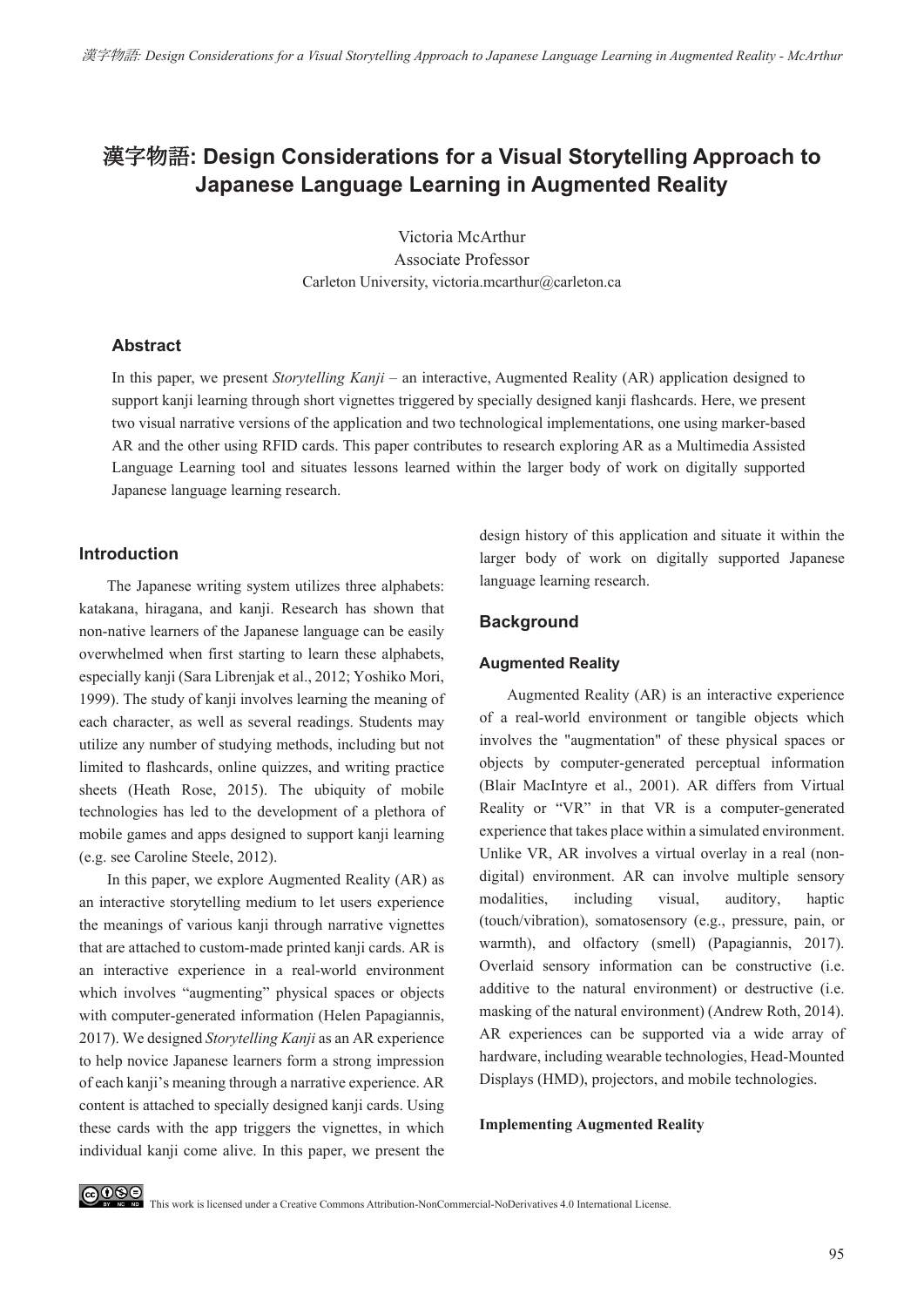Tracking the position of the display, or, alternatively, content in the world, is a key supporting technology that makes augmented reality possible. This allows the content creator to link or affix virtual content to the real world in a meaningful way. According to Zhou et al.'s survey (Feng Zhou et al., 2008) there are three main classes of tracking technology employed in AR systems. These include sensorbased approaches, vision-based approaches, and hybrid approaches. Sensor-based approaches employ the same kind of tracking device as used in virtual reality systems, for instance, electro-magnetic or ultra-sonic trackers. A comprehensive overview is provided by Welch and Foxlin (Greg Welch and Eric Foxlin, 2002). Vision-based approaches include any optical trackers employed by devices like the Oculus Rift or HTC Vive, but also camerabased marker detection tracking. Hybrid approaches employ different kinds of sensors, such as GPS, or inertial sensors.



Figure 1. Sample of AR markers

Today, most AR systems employ vision-based tracking. Commonly employed modern approaches to AR tracking can roughly be divided into the following types:

#### **Marker-Based Augmented Reality**

This technique is also referred to as image recognition or image-based AR. Historically, this involved the use of fiducial markers (see Figure 1), but advances in computer technologies presently allow us to use any detailed image (e.g., a photograph or mural) as an AR marker by using naturally occurring features (e.g., points, lines) in the image to calculate the pose of the virtual camera (Welch and

Foxlin, 2002). When the camera senses the marker, virtual content is triggered by the application.

#### **Marker-less Augmented Reality**

This is also referred to as location-based or positionbased AR. This type of AR is sometimes achieved using GPS, although such tracking offers only coarse-grain resolution (e.g., on the order of metres) and hence generally cannot provide proper spatial registration between virtual and real objects. Such tracking can also be implemented using other tracking devices or sensors, such as inertial measurement units (e.g., accelerometers and gyroscopes) available in modern mobile devices, for example. This can also be achieved by mounting trackers or sensors in a physical space.

#### **The Japanese Language**

The Japanese writing system utilizes three alphabets: katakana, hiragana, and kanji. Katakana and hiragana are both syllabic alphabets. Katakana is often used to write loan words (words from languages other than Japanese), for emphasis, to represent onomatopoeia, for technical and scientific terms, and for foreign names. Hiragana is used for Japanese words that cannot be expressed in kanji and for grammatical inflections, such as particles. Kanji are used to write Japanese names, nouns, and the stems of adjectives and verbs. A sample sentence demonstrating the three alphabets in use is shown in Figure 2.





It has been suggested that students should learn approximately 2000 kanji in order to be able to read a newspaper in Japanese (Heath Rose and Lesley Harbon, 2013). As such, non-native learners of the Japanese language can be easily overwhelmed when first starting to learn kanji. The study of kanji involves learning the meaning of each character, as well as several readings (*on yomi* and *kun yomi*). Students may utilize any number of studying methods, including but not limited to flashcards,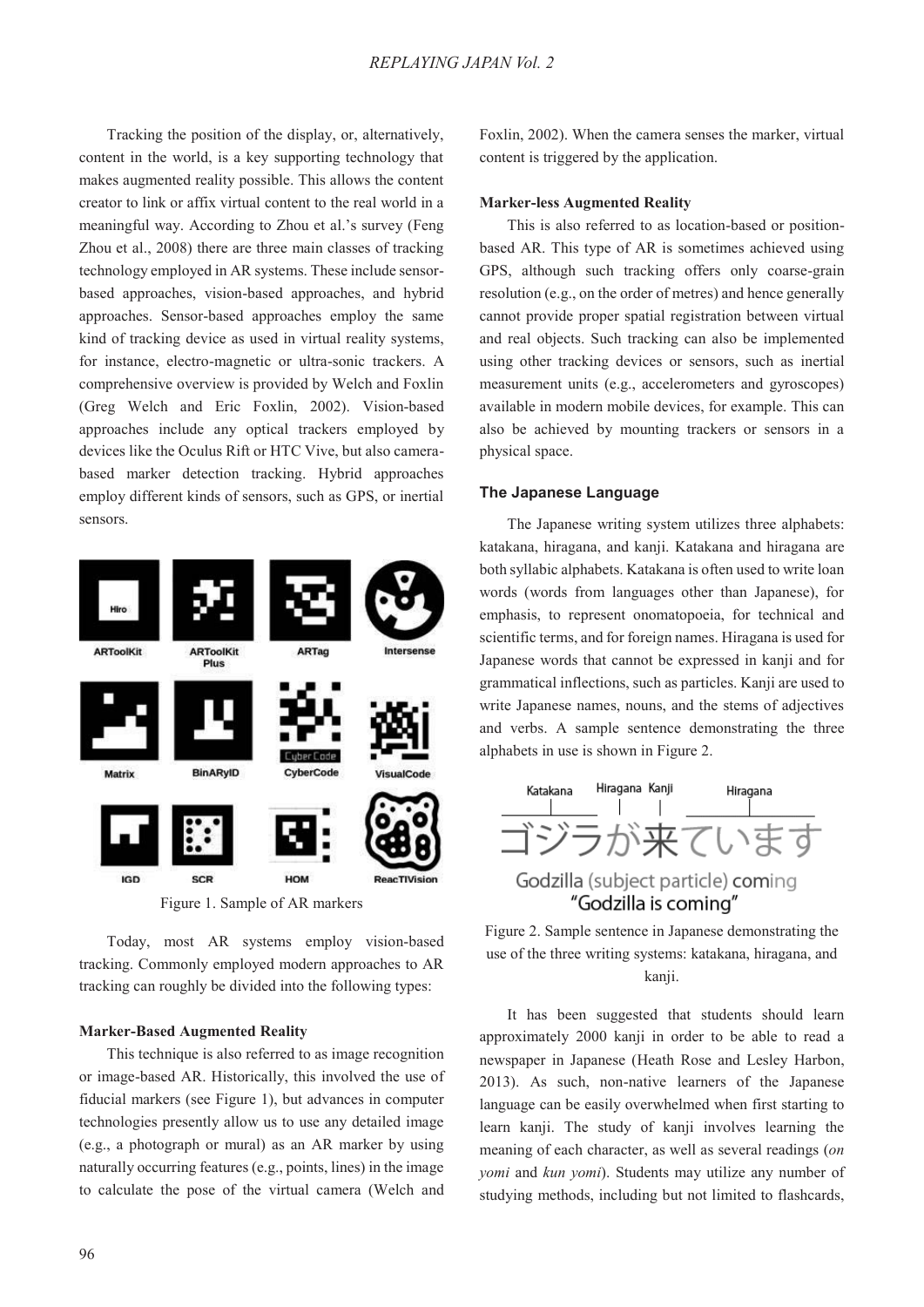online quizzes, and writing practice sheets (Yoshiko Mori et al., 2016).

# **Multimedia Assisted Japanese Language Learning**

The use of digital media applications to support language learning has grown in the past few decades, largely in part due to the ubiquity of personal computers and mobile technologies. In pedagogical research, this is referred to as *Multimedia Assisted Language Learning –* a learning process which is supported by the use of various media such as images, sounds, video, mobile applications, and serious games. In the last decade, the number of mobile applications which have emerged to support language learning has grown exponentially. Today, students learning Japanese can easily download a number of mobile apps and games (many of which are free), to support their studies. Researchers have explored hypermedia (e.g., see Kazuko Nakajima, 1988), games (e.g., see Dallas Nesbitt and AmandaMüller, 2016; Juvane Nunes Marciano et al., 2013; Kristen Stubbs, 2003), interactive educational toys (e.g., see Kamen Kanev et al., 2015; Aya Miyazaki Kiyoshi Tomimatsu, 2009), computer software (Mary Jane C. Samonte et al., 2017), and augmented reality (e.g., see Federico Gelsomini et al., 2016; N. S. Kajita Lin and K. Mase, 2009; Daniel Wagner and Istvan Barakonyi, 2003) as potential tools for motivating learners of Japanese.



Figure 3. Screenshots from the Kanji Memory Hint app

Librenjak et al. (2012) surveyed 32 multimedia kanji learning tools, including mobile applications (Android and iOS), interactive websites, games (e.g., *My Japanese Coach* for Nintendo DS), and websites that stream Japanese media such as dramas and anime. Some of these tools were specifically focused on kanji acquisition, while others covered various aspects of language learning (e.g., grammar, vocabulary, etc.) and enabled kanji acquisition in a more implicit manner. Of the applications designed specifically for kanji acquisition, most of these resources took the form of digital flash cards or interactive quizzes (Librenjak et al., 2012).

One of the more sophisticated free mobile applications currently available is *Kanji Memory Hint,* which was released for Android and iOS in 2016 by The Japan Foundation Japanese-Language Institute, Kansai (see Figure 3). The application features pictures, sound, animations, kanji, stroke order and sample sentences to help students remember the kanji. The application also includes matching games, information about the writing system, and a kanji table that allows users to tap each kanji to hear how a kanji word is pronounced.

One of the oldest examples of multimedia assisted language learning to support Japanese involved the use of hypermedia (Nakajima, 1988). Nakajima used Apple's Hypercard (a multimedia graphical user interface) to develop a tutorial program that used animations and voice digitizing to achieve an interactive, self-driven learning application (Nakajima, 1988).

A number of serious games have been developed to support Japanese language learning (e.g., see Nesbitt & Müller, 2016; Marciano et al., 2013; Stubbs, 2003). For example, Nesbitt & Müller developed and evaluated a serious game to explore gamified kanji writing, kanji selection, and kanji listening/reading (2016). The authors note, for games to successfully support new learners, they must support the three Cs – they must effectively teach the *concept* of the alphabet, the structure of the *characters* (including phonology, semantic, and visual information), and they must provide a *context* for the student to apply this knowledge. Since kanji learning is largely a task of memorization, being able to use new characters quickly and in context is linked directly to student success.



Figure 4. Sample Kanji AR cards from Lin et al. (2009)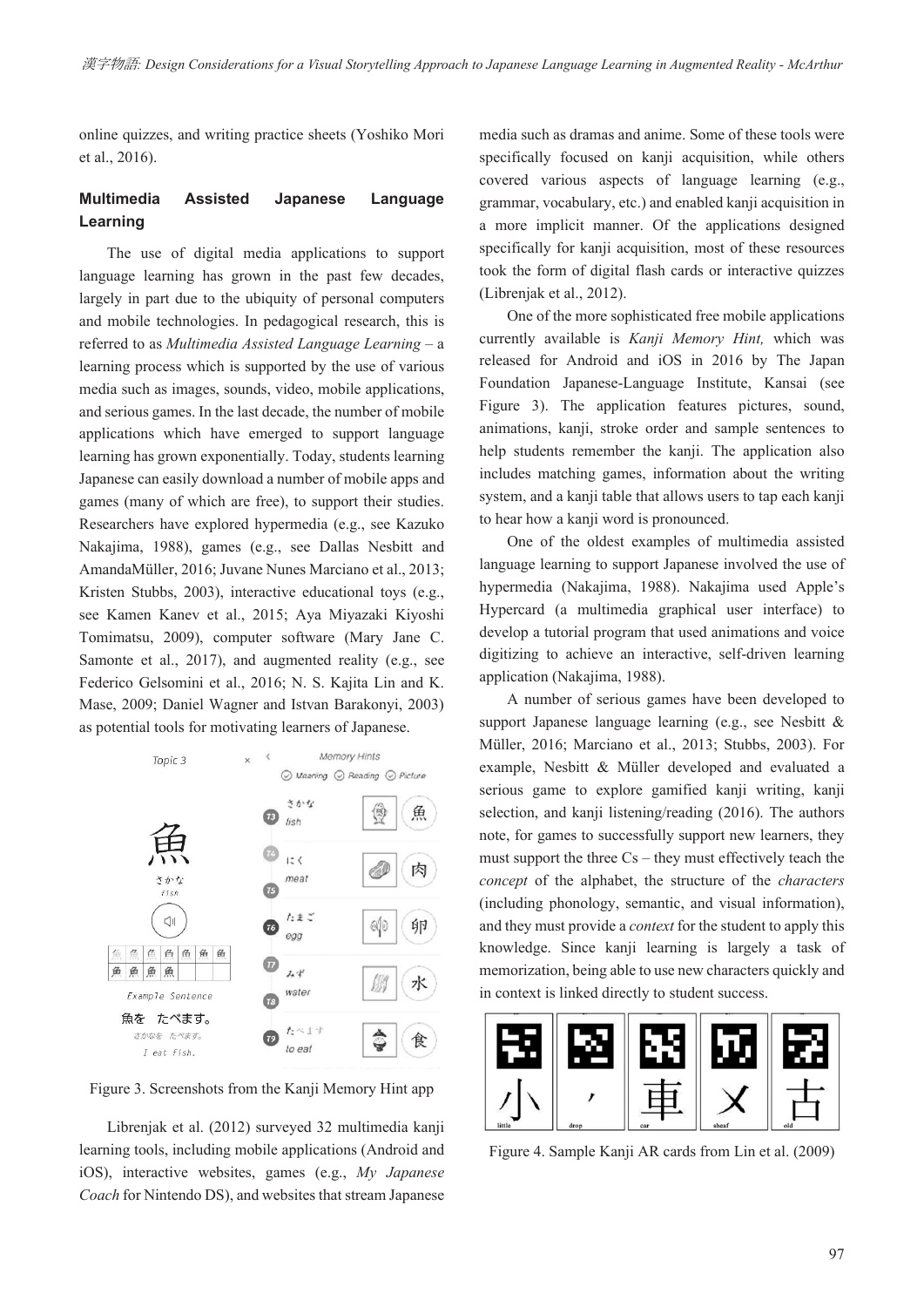One of the earliest applications of AR to learn kanji was developed by Wagner and Barakonyi (2003) – a twoplayer kanji matching game supported by PDAs in which opponents take turns trying to match ten kanji cards to vocabulary. Gelsomini et al. (2017) propose an educational framework involving tangible AR – the use of physical objects and AR technology to support kanji learning through touch.

Lin et al. (2009) evaluated a collaborative tabletop AR game for two players using marker-based AR to track participant selections of kanji components or radicals (cards shown in Figure 4). If participants placed radicals on the table that could be combined to make a kanji, the system would then prompt participants to collaborative create a short story (drawn or written on a tablet) that would help them remember the kanji's meaning. The design of the application was motivated by the Heisig method (James W. Heisig, 2007).

## **Motivation**

Non-native learners of the Japanese language can be easily overwhelmed when first starting to learn kanji. The study of kanji involves learning the meaning of each character, as well as several readings. Our motivation is to explore the effectiveness of an Augmented Reality kanji learning application for novice Japanese language learners. Potential to combine tangible cards with animations to help learners internalize the meanings of various N5 and N4 kanji characters (Japan Foundation, 2019).

The majority of mobile applications surveyed focus on the development of matching or memory style games that track and score learning (Samonte et al., 2016). We hypothesize that the prevalence of these kinds of applications is not only due to the ease with which this type of quiz algorithm is developed, but that it has also emerged as a digitization of common analogue studying techniques (e.g., the use of flash cards). However, this style of learning game runs contrary to theories on effective game-based learning (James Paul Gee, 2007), which suggests that pedagogical tasks in games and multimedia applications need to move beyond "carrot and stick" approaches to find ways to help learners integrate and use their knowledge in new ways. Although many of the aforementioned mobile games and applications leverage the affordances of interactive technologies (e.g., animation and "gamification"), there are few that effectively leverage

effective game-based learning strategies to present content in new and exciting ways.

Our application design is motivated by the visual storytelling affordances of AR technology. Although not a game, its design does not place emphasis on scoring or memorization, nor does it put the player under any constraints during its use. It is not an evaluative technology – rather, it is an exploratory AR narrative designed to provide users with an engaging, memorable, and novel experience interacting with kanji. In the following sections, we present two narrative designs and two hardware implementations of the Storytelling Kanji project.

#### **The Application**

I. Fill in the blanks with an appropriate Kanji.



Figure 5. A page from the Basic Kanji Book vol 1 (Chieko Kano et al., 1989).

Here, we present the visual narrative designs of the Storytelling Kanji AR application. Librenjak et al. (2012) suggest that a story-based approach to kanji can produce meaningful relationships between kanji and their meanings for novice learners. The visual design of the application was inspired by the ways in which different learning aids attempt to create meaning through imagery. This is, of course, much easier to do with the first sets of kanji that are introduced to students as they tend to contain few strokes and more closely (visually) resemble their meaning. Paxton and Svetanant note that pictographic kanji are typically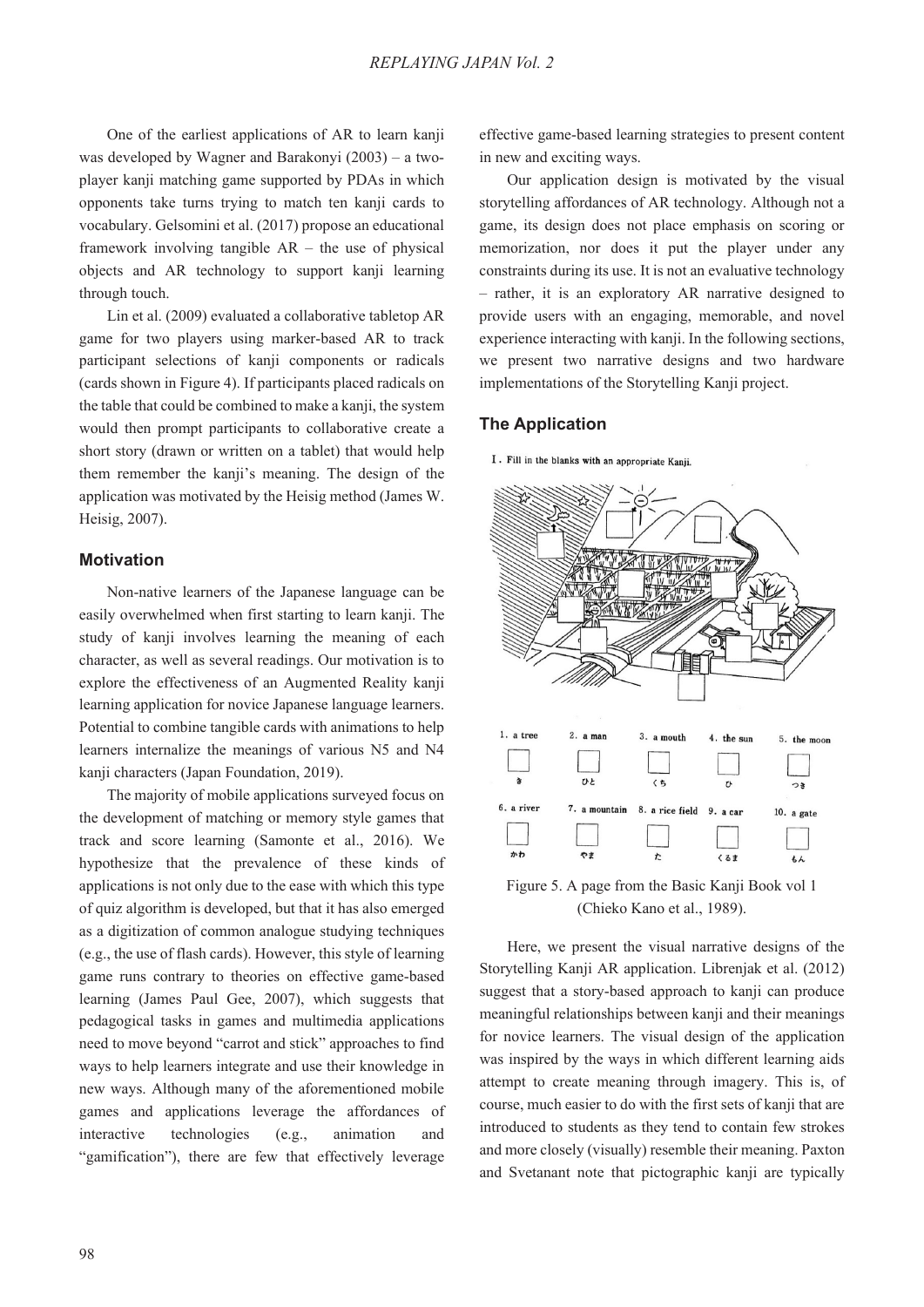easier to remember than non-pictographic kanji (Simon Paxton and Chavalin Svetanant, 2014).

The application uses kanji cards (shown in Figure 6). When used with the application, the cards trigger animations that replace the modern kanji with a picture revealing its meaning. We explored two visual narrative designs: *Ami's Life in Japan*, and *Kanji as Storytellers.* Our design was informed by Shoukry et al.'s Pre-MEGA framework (Laila Shoukry et al., 2015), which presents detailed heuristics for the evaluation of mobile pedagogical technologies. The heuristics that informed the design of this application and our pilot study are listed in Table 1.



Figure 6. Sample cards from the 漢字物語 application.

Table 1. Heuristics from Shoukry et al.'s pre-MEGA framework (2015)

| $11$ will $\vee$ $\vee$ $\vee$ $\vee$ $\vee$ $\vee$ $\vee$ $\vee$ |                                               |  |  |  |
|-------------------------------------------------------------------|-----------------------------------------------|--|--|--|
| Category                                                          | <b>Guidelines/heuristics</b>                  |  |  |  |
| Ease of use                                                       | Consistent responses to user interactions     |  |  |  |
| Responsiveness                                                    | Short, interruptible routines and animations  |  |  |  |
| Learning potential                                                | Offer sufficient amount of content            |  |  |  |
|                                                                   | Based on real-life experiences and related to |  |  |  |
| Content delivery                                                  | socio-cultural context                        |  |  |  |
|                                                                   | Introduce concepts through many entry points  |  |  |  |
|                                                                   | Support with high-quality graphics, audio and |  |  |  |
|                                                                   | visual effects                                |  |  |  |
|                                                                   | Stimulate further inquiry                     |  |  |  |
| Pedagogical agent                                                 | Context-appropriate visual representation     |  |  |  |

# ࣊ޢ**: Ami's Life in Japan**

The first version of the application tells the story of exchange student Ami's life in Japan. When the user selects one of the AR cards (shown in Figure 6), the card triggers an animation in which Ami is the focal point (see sample

animation frames in Figure 7). For example, the kanji for *mountain* triggers an animation in which Ami climbs Mount Fuji during cherry blossom season. In another example, the card for *rain* triggers an animation in which Ami decides to listen to music on her mp3 player while sitting next to a window on a rainy day. In the third example shown here, if the user chooses the card for *fire*, an animation will play that shows Ami wearing a kimono next to a large bonfire for the Daimonji festival in Kyoto.



Figure 7. Images from the character-driven version follow Ami, at various points of her story.

In this version of Storytelling Kanji, we designed a pedagogical, narrative agent to help the user experience the meaning of each kanji through short stories featuring this character. The name Ami was chosen as it could represent the short form of a female name in several different cultures.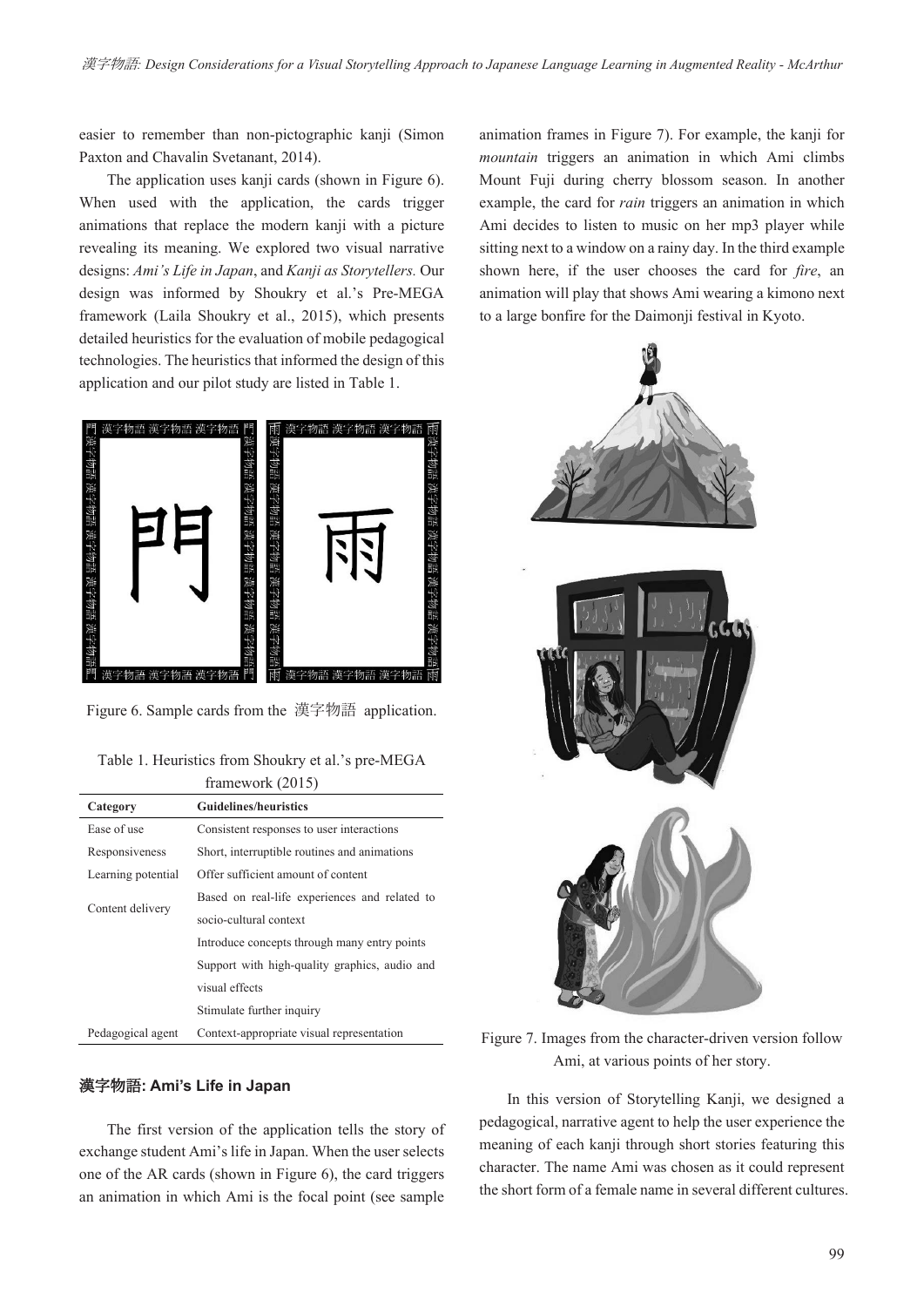Ami is meant to be a character that the user can relate to – she is new to learning kanji and is exploring them as student along with the user. Vignettes represent short, interruptible animations that are based on real-life experiences and related to the learner's socio-cultural context.

# ࣊ޢ**: Kanji as Storytellers**

Where the first version of the *Storytelling Kanji* application featured a single character, we also wanted to explore a simpler form of visual storytelling that placed greater focus on the kanji themselves. Visual designs for this second version, *Kanji as Storytellers*, were inspired by original pictographic scripts (e.g., oracle bone script) in addition to exploring the meanings of radicals that contribute to the overall shape of each kanji. For example, Figure 8 shows three frames from the animation for the character for *sun*, starting with the modern kanji, shifting to the historical pictograph, and arriving at a contemporary visual representation of the kanji's meaning.



Figure 8. Storyboard for the "sun" animation. The animation incorporates the historical pictograph.

We were additionally inspired by folklore surrounding the meanings of different kanji. For example, when designing the character for *woman* we considered a typical image, such as a woman wearing a kimono. The shape of this image matches the shape of the kanji and conveys its meaning effectively. However, looking to the history of this kanji we were also inspired by the kunoichi – female ninja practitioners. The term kunoichi appears in the eighth volume of the ninja handbook Bansenshukai written in the late 17th century. The text describes *Kunoichi-no-jutsu*, translated as "a technique to use a female" (Katsuya Yoshimaru, 2017, p. 170). The word is thought to derive from the sounds of characters that resemble the three strokes in the kanji character in order:

"  $\leq$  " is a hiragana character pronounced "ku"

"  $\vee$  " is a katakana character pronounced "no"

" $-$ " is a kanji character pronounced "ichi" (and meaning "one").



Figure 9. Two designs for the character "woman"

The two versions of this character are shown in Figure 9. Although the first variant is more common to kanji learning applications, we were eager to explore a more unique design that was rich with history which would hopefully stimulate further inquiry as per our targeted heuristics.

#### **Implementation**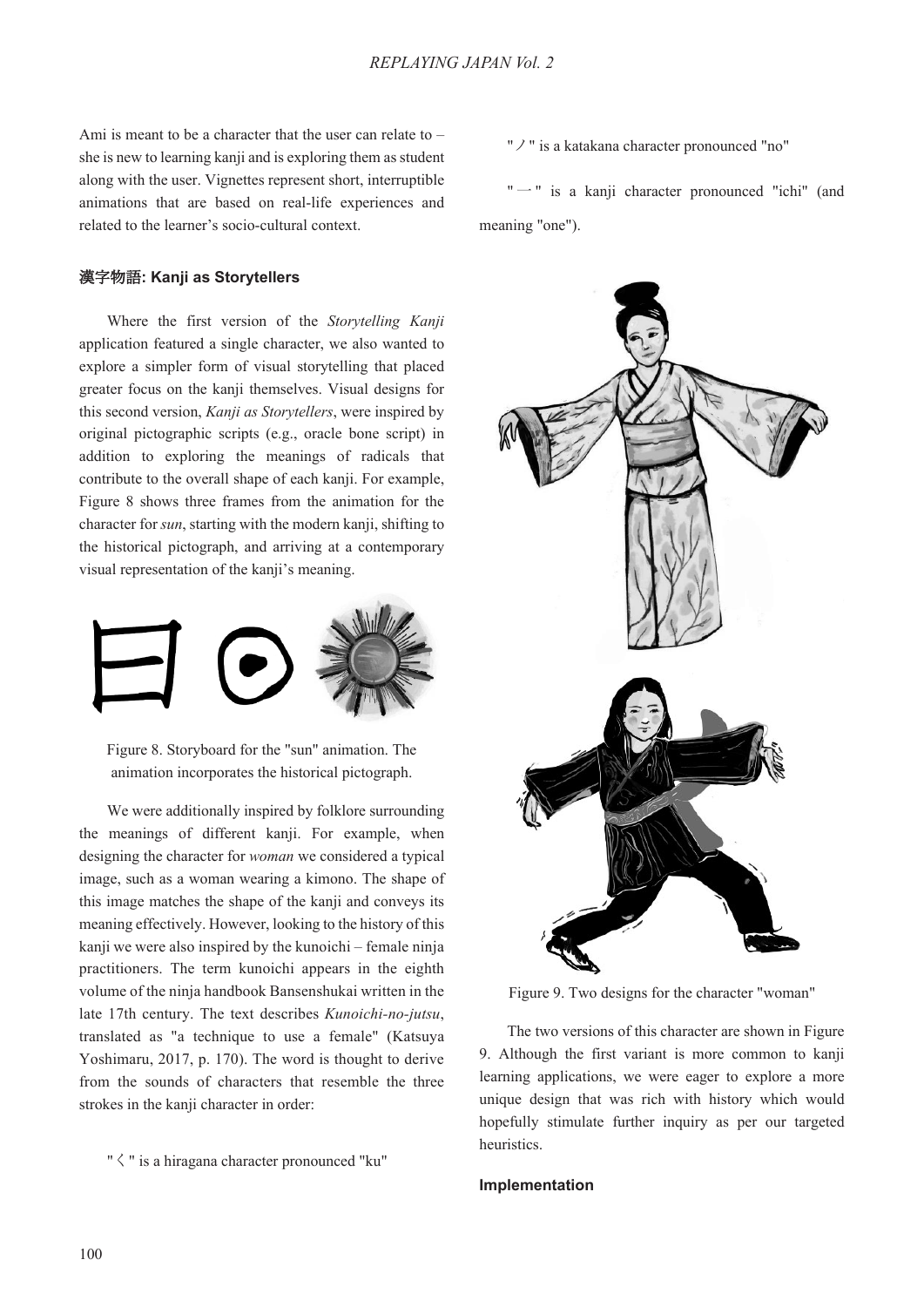We explored two versions of the application. Both versions used a printed kanji card to trigger animations (see Figure 6). The first was sensor-based using radio-frequency identification tags (RFID) to trigger animation sequences (see Figure 10). This RFID sticker was affixed to the back of the printed cards. When positioned over a card reader, it would trigger animations in the application. The second version was designed to use the kanji themselves as a sort of fiducial marker to trigger animations using the built-in camera on any mobile technology (e.g., tablet or smartphone).



Figure 10. The 13.56MHz RFID/NFC Sticker

The image-based AR application was built in the Unity editor 2017.3.1 and Vuforia software development kit (SDK) for Android. The Android SDK is also required for compilation. The Unity engine allows developers to produce applications for PC, Android, and iOS using the Unity graphic engine. Vuforia is an augmented reality SDK for mobile devices which uses computer vision to recognize visual markers and link them to virtual content. The Vuforia SDK is available for Android Studio, XCode and Unity.

We were inspired to keep the card design simple so that the visual focus would be on the kanji. However, when assigning visual markers in AR, a high degree of "visual complexity" is required in order to ensure that the marker is recognized quickly by the application. The cards developed by Lin et al. (2009) paired kanji radicals with fiducial markers. Fortunately, due to advances in computer vision since their study, we were able to design a less conspicuous marker in our card design.

Vuforia uses a five-star rating system to help developers evaluate the quality of an image as a potential AR marker. Many kanji scored only one or two stars, requiring us to try different designs. We settled on the design shown in Figure 6, which incorporates a thick black

border and the name of the application 漢字物語

alongside the kanji displayed on the card. This design allowed us to keep the visual focus on the kanji and produced a 4- or 5-star rating. Due to the limitations of visually tracked markers, it is possible for the wrong animation to be triggered on occasion (especially if viewed in low light). However, we opted to pursue development of this version of the app in this phase of the research project due to the ease of distribution with a marker-based design.

With the marker-based implementation, AR content is accessed by viewing individual kanji cards through the built-in mobile camera via the *Storytelling Kanji* app. In these vignettes, individual kanji come alive. For example, when a student views the card for *river* through the app, the kanji begins to animate and becomes a flowing river while river sounds play in the background. If a student views the card for *tree,* the lines of the kanji morph into the trunk and branches of a tree full of leaves whose faint rustling can be heard.

The Marker-less (RFID) application was built using Unity and Arduino. RFID stickers are affixed to the back of each kanji card. When the card is placed on top of the card reader, an animation is triggered by the application. This animation can either play on the computer screen or can be projected onto a wall for larger-scale installation.

# **Pilot Test**

This study utilized participant observation methods from the discipline of Human-Computer Interaction. At the start of the study, participants were asked to fill out a brief survey to capture demographic information and to identify each participant's prior experience studying the Japanese language (e.g., age, number of years studying Japanese in a formal setting, number of years self-taught, time spent in Japan, etc.). Following this, participants took a short quiz (pre-test) to evaluate their pre-existing knowledge of kanji. Following this, participants spent approximately 30 minutes with the application. Kanji cards were printed cardstock and the application was accessed using an Android tablet. At the conclusion of the study, the participant takes a post-test quiz and answers a brief survey designed to assess user experience.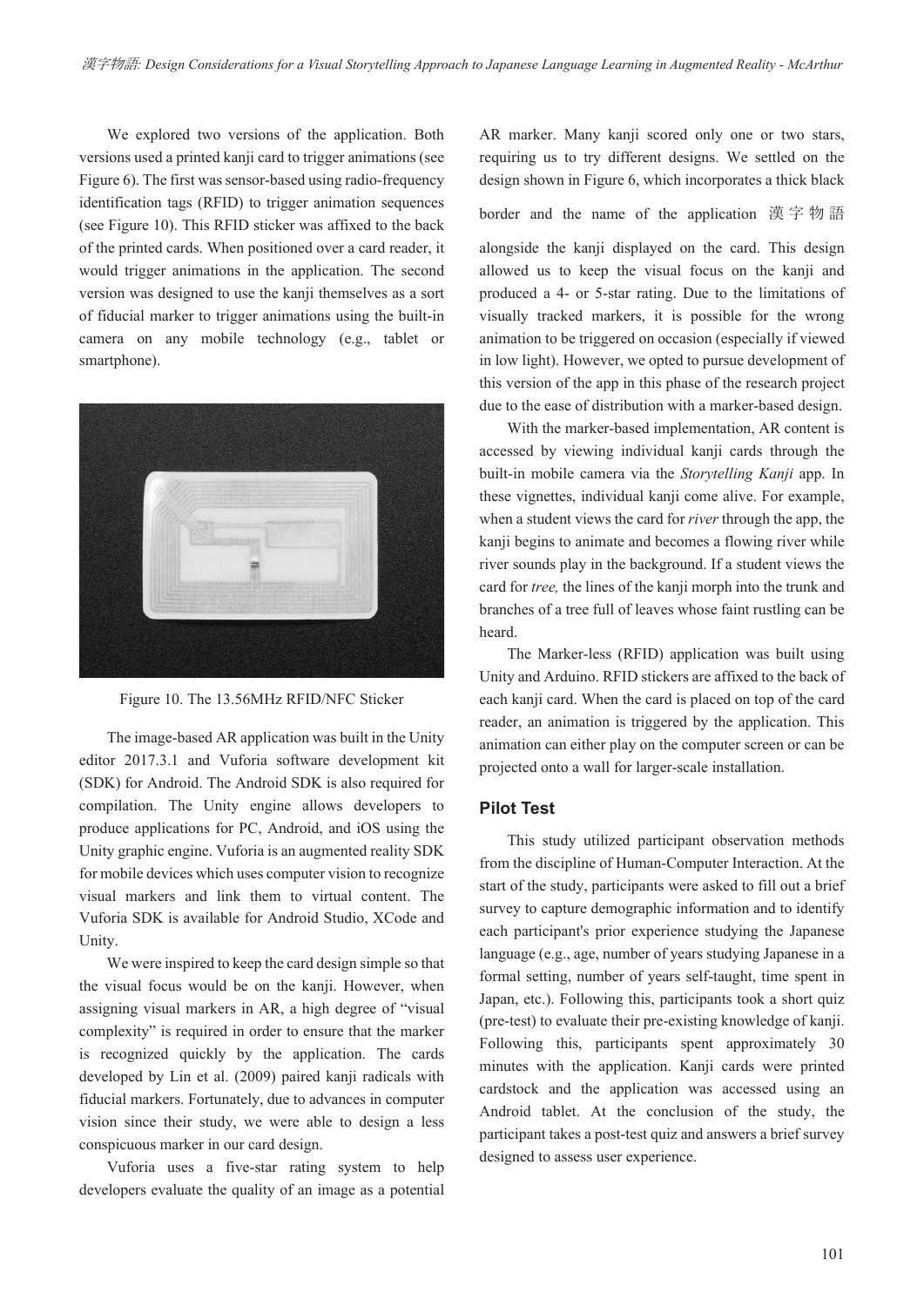| Kanji Quiz<br>Instructions: Please circle the correct answer. You have 5 minutes to complete the<br>quiz. |                                              |                                                            |          |            |  |  |
|-----------------------------------------------------------------------------------------------------------|----------------------------------------------|------------------------------------------------------------|----------|------------|--|--|
|                                                                                                           | 1. What is the meaning of this kanji: $\chi$ |                                                            |          |            |  |  |
|                                                                                                           | a. Fire                                      | b. Peace                                                   | c. Right | d. Station |  |  |
|                                                                                                           | a. Outside                                   | 2. What is the meaning of this kanji: 何<br>b Rain          | c What   | d Flower   |  |  |
|                                                                                                           | 3. What is the meaning of this kanji: $\Box$ |                                                            |          |            |  |  |
|                                                                                                           | a. Down                                      | b Five                                                     | c Water  | d Mouth    |  |  |
|                                                                                                           | a. Street                                    | 4. What is the meaning of this kanji: $\hat{x}$<br>b. Gold | c Car    | d House    |  |  |
|                                                                                                           | 5. What is the meaning of this kanji: 国      |                                                            |          |            |  |  |
|                                                                                                           | a. Map                                       | b. Red                                                     | c Food   | d. Country |  |  |
|                                                                                                           |                                              |                                                            |          |            |  |  |

Figure 11. Sample questions from the pre-test

The focus on pilot testing was primarily to assess application usability and user experience (e.g., ease of use, enjoyment, etc.). However, preliminary results indicate that the design of the application, particularly the storytelling aspect, was especially enjoyed by participants as it differed from traditional kanji learning applications. Furthermore, users indicated that the ability to use the printed cards alone or with the application was an appealing feature of the design. In our future work, we intend to expand on the design of the application, incorporating other aspects of kanji knowledge, and conduct longitudinal studies with participants.

# **Conclusions and Future Work**

In this paper, we presented a design history of a visual, narrative-based Augmented Reality application designed to support non-native learners of kanji. Two visual narrative designs were presented along with two different technological implementations: marker-based and markerless (RFID). Pilot tests with the Storytelling Kanji have increased learner interest in exploring kanji beyond memorization – expressing interest in the cultural and historical aspects of the alphabet itself. Although Storytelling Kanji presently lacks any ludic features, we propose that the interactive narrative aspect of the project highlights the future potential for AR games to impact Japanese language studies outside of Japan.

Each type of implementation introduces strengths and weaknesses. The RFID version is more accurate at

triggering animations and is not dependent on lighting or the complexity of the card design. RFID also allows for more complex user interactions. Despite the complications in implementing a visual marker-based kanji application, this version is easily distributed online and supports rapid prototyping. For this reason, we intend to pursue the marker-based version of the application in the next phase of this research. Our goal is to eventually distribute the application for free online and to host the cards as printable PDFs that can be downloaded by anyone to use with the app.

In the next phase of our research, we intend to conduct longitudinal studies of first-time Japanese learners on our campus. We have further plans to expand the Storytelling Kanji into a more complex application with gamified elements tied to both the vignettes themselves, as well as kanji learning activities that allow students to generate more complex narratives using the kanji cards.

The design of the vignettes presented herein were designed by the principal investigator. In addition to the longitudinal studies noted above, we are also interested in taking a participatory approach to the visual designs of the vignettes, engaging with both native and non-native speakers of Japanese in collaboratively exploring alternative designs.

## **Acknowledgements**

This project was made possible by research support provided by the Faculty of Public Affairs at Carleton University.

#### **References**

- Gee, James Paul. *Good video games+ good learning: Collected essays on video games, learning, and literacy*. Peter Lang, 2007.
- Gelsomini, Federico, Kamen Kanev, Patrick Hung, Bill Kapralos, Michael Jenkin, Reneta P. Barneva, and Mariagioia Vienna. "BYOD collaborative kanji learning in tangible augmented reality settings." In *International Conference on Global Research and Education*, pp. 315-325. Springer, Cham, 2017.
- Heisig, James W. *Remembering the Kanji, Volume 1: A complete course on how not to forget the meaning and writing of Japanese characters* (Vol. 1). University of Hawaii Press (2007).
- Japan Foundation. "N1-N5: Summary of Linguistic Competence Required for Each Level | JLPT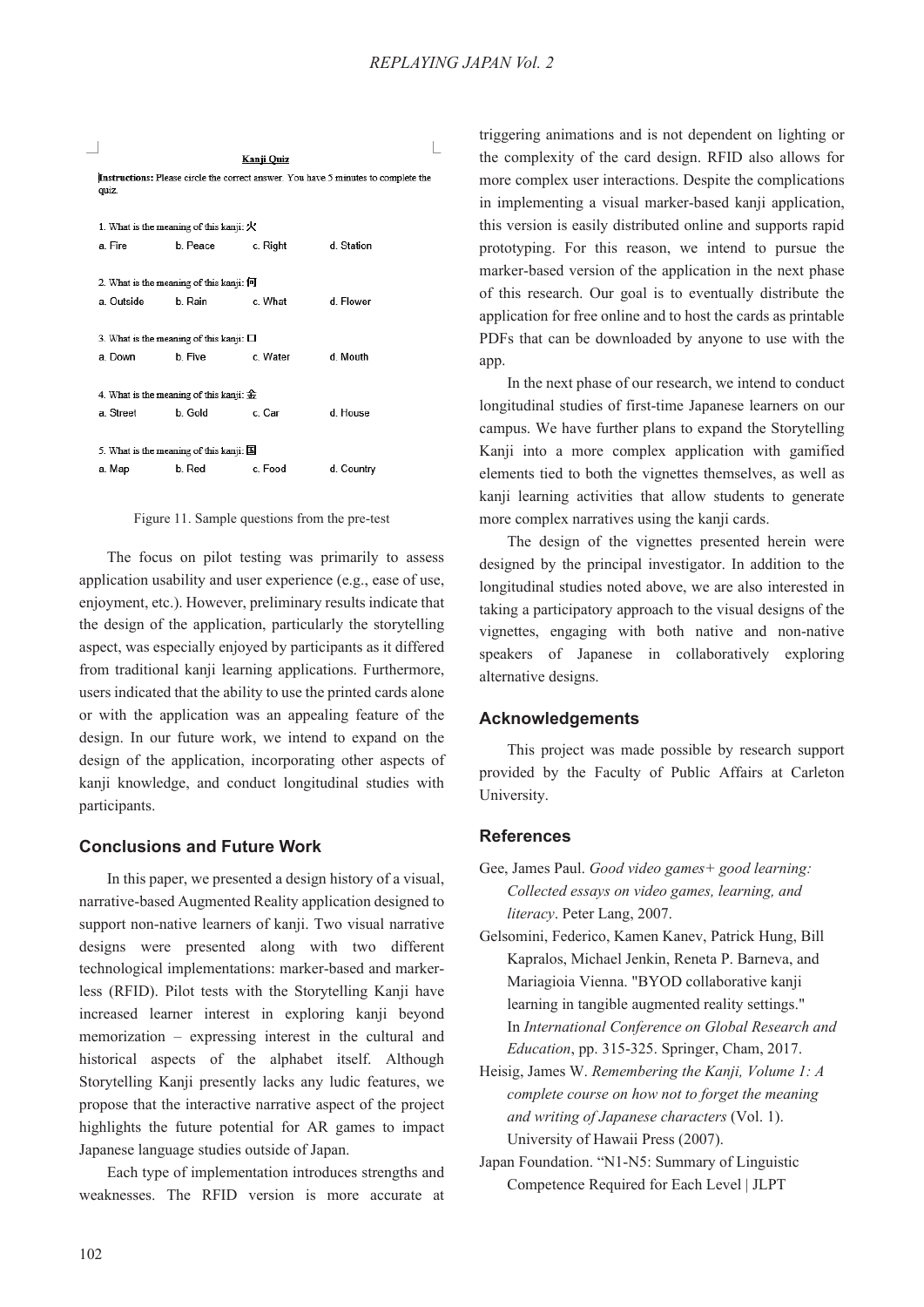Japanese-Language Proficiency Test." http://www.jlpt.jp/e/about/levelsummary.html (accessed July 31, 2019).

- Kano, Chieko, Yuri Shimizu, Hiroko Takenaka, and Eriko Ishii. "Basic kanji book (vol. 1)." *Tokyo: Bonjinsha* (1989).
- Kanev, Kamen, Itaru Oido, Patrick CK Hung, Bill Kapralos, and Michael Jenkin. "Case study: approaching the learning of kanji through augmented toys in Japan." In *Mobile services for toy computing*, pp. 175-192. Springer, Cham, 2015.
- Librenjak, Sara, Kristina Vučković, and Zdravko Dovedan. "Multimedia assisted learning of Japanese kanji characters." In *2012 Proceedings of the 35th International Convention MIPRO*, pp. 1284-1289. IEEE, 2012.
- Lin, N., S. Kajita, and K. Mase. "Collaborative storybased kanji learning using an augmented tabletop system." *JALT CALL J* (2009): 21-44.
- MacIntyre, Blair, Jay David Bolter, Emmanuel Moreno, and Brendan Hannigan. "Augmented reality as a new media experience." In *Proceedings IEEE and ACM International Symposium on Augmented Reality*, pp. 197-206. IEEE, 2001.
- Marciano, Juvane Nunes, Jaime Bruno Cirne de Oliveira, Bruna Camila de Menezes, Leonardo Cunha de Miranda, and Erica Esteves Cunha de Miranda. "Katakana Star Samurai: A mobile tool to support learning of a basic Japanese alphabet." In *2015 Latin American Computing Conference (CLEI)*, pp. 1-8. IEEE, 2015.
- Miyazaki, Aya, and Kiyoshi Tomimatsu. "Onomato planets: Physical computing of japanese onomatopoeia." In *Proceedings of the 3rd International Conference on Tangible and Embedded Interaction*, pp. 301-304. ACM, 2009.
- Mori, Yoshiko. "Epistemological beliefs and language learning beliefs: What do language learners believe about their learning?." *Language learning* 49, no. 3 (1999): 377-415.
- Mori, Yoshiko, Motoko Omori, and Kumi Sato. "The impact of flipped online kanji instruction on written vocabulary learning for introductory and intermediate Japanese language students." *Foreign Language Annals* 49, no. 4 (2016): 729-749.
- Nakajima, Kazuko. "On developing HyperCard stacks for the study of Chinese characters: KanjiCard." *Calico Journal* (1988): 75-87.

Nesbitt, Dallas, and Amanda Müller. "Sustaining Motivation for Japanese" Kanji" Learning: Can Digital Games Help?." *JALT CALL Journal* 12, no. 1 (2016): 23-41.

- Papagiannis, Helen. *Augmented human: How technology is shaping the new reality*. " O'Reilly Media, Inc.", 2017.
- Paxton, Simon, and Chavalin Svetanant. "Tackling the kanji hurdle: Investigation of kanji learning in nonkanji background learners." *International Journal of Research Studies in Language Learning* 3, no. 3 (2014): 89-104.
- Rose, Heath, and Lesley Harbon. "Self-regulation in second language learning: An investigation of the kanji-learning task." *Foreign Language Annals* 46, no. 1 (2013): 96-107.
- Rose, Heath. "Researching language learner strategies." *Research methods in applied linguistics: A practical resource* (2015): 421-438.
- Roth, Andrew Christian. "A Creative Exploration of the Use of Intelligent Agents in Spatial Narrative Structures." (2014).
- Samonte, Mary Jane C., Noli M. Valdez III, and Mikko G. Villanueva. "Computer-aided Japanese language learning for N4 and N5 level." In *Proceedings of the 3rd International Conference on Communication and Information Processing*, pp. 237-241. ACM, 2017.
- Shoukry, Laila, Christian Sturm, and Galal H. Galal-Edeen. "Pre-MEGa: a proposed framework for the design and evaluation of preschoolers' mobile educational games." In *Innovations and Advances in Computing, Informatics, Systems Sciences, Networking and Engineering*, pp. 385-390. Springer, Cham, 2015.
- Steel, Caroline. "Fitting learning into life: Language students' perspectives on benefits of using mobile apps." In *ascilite*, pp. 875-880. 2012.
- Stubbs, Kristen. "Kana no senshi (kana warrior): a new interface for learning Japanese characters." In *CHI'03 extended abstracts on Human factors in computing systems*, pp. 894-895. ACM, 2003.
- Wagner, Daniel, and Istvan Barakonyi. "Augmented reality kanji learning." In *The Second IEEE and ACM International Symposium on Mixed and Augmented Reality*, 2003. Proceedings., pp. 335-336. IEEE, 2003.
- Welch, Greg, and Eric Foxlin. "Motion tracking survey." *IEEE Computer graphics and Applications* 22, no. 6 (2002): 24-38.